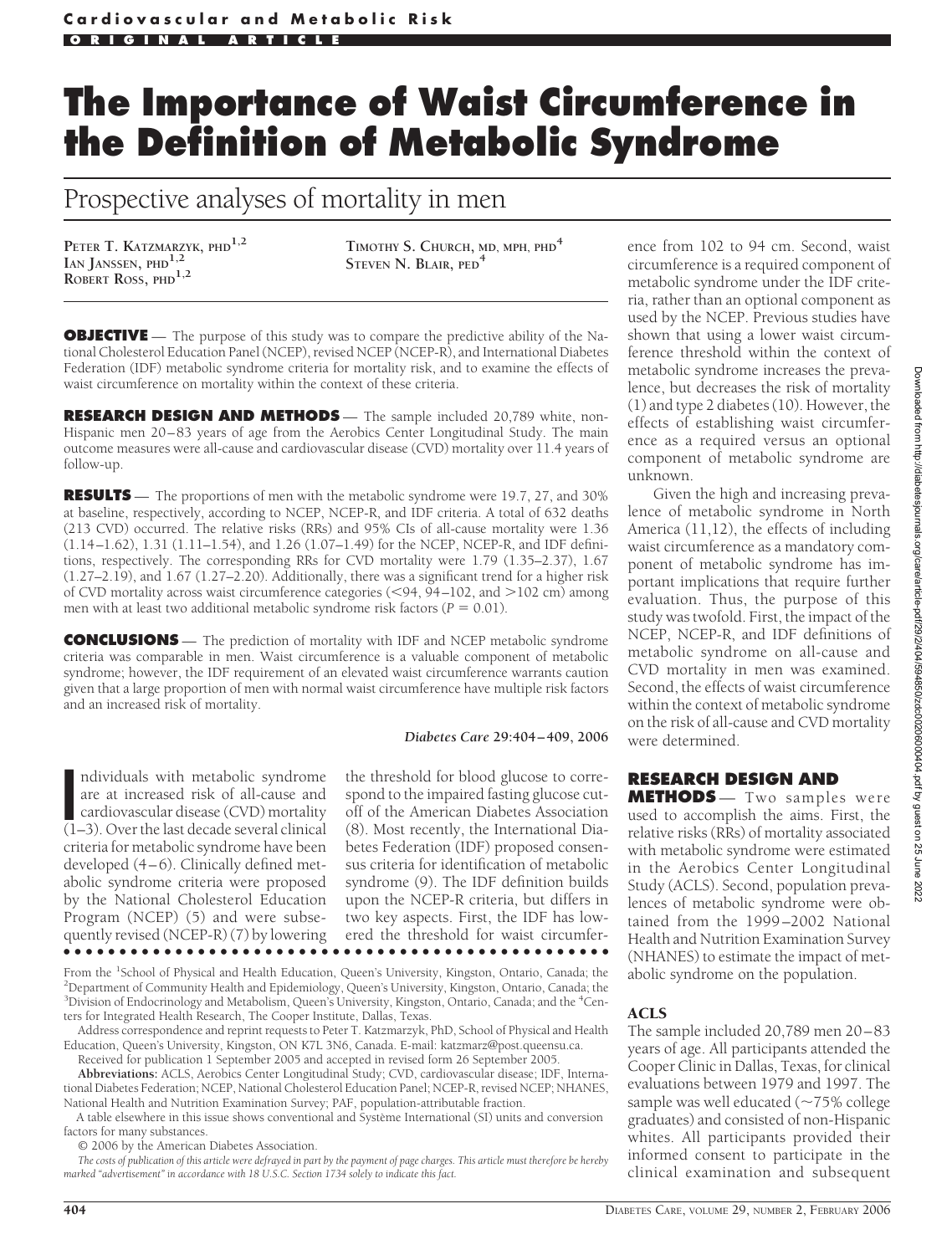#### **Table 1—***Descriptive baseline characteristics of 20,879 men 20–83 years of age from the ACLS across categories of NCEP, NCEP-R, and IDF definitions of the metabolic syndrome*

|                                 |                  | <b>NCEP</b>      |                  | NCEP-R           |                  | <b>IDF</b>       |                  |
|---------------------------------|------------------|------------------|------------------|------------------|------------------|------------------|------------------|
|                                 | Entire cohort    | No               | Yes              | N <sub>0</sub>   | Yes              | No.              | <b>Yes</b>       |
| $n(\%)$                         | 20,789 (100)     | 16,692 (80.3)    | 4,097(19.7)      | 15,194(73)       | 5,595(27)        | 14,546 (70)      | 6,243(30)        |
| Age (years)                     | $43.3 \pm 9.7$   | $42.6 \pm 9.7$   | $46.2 \pm 9.4$   | $42.4 \pm 9.6$   | $45.8 \pm 9.5$   | $42.2 \pm 9.7$   | $45.9 \pm 9.3$   |
| BMI (kg/m <sup>2</sup> )        | $26.4 \pm 3.6$   | $25.6 \pm 2.9$   | $29.8 \pm 4.1$   | $25.4 \pm 2.8$   | $29.2 \pm 4.1$   | $25.1 \pm 2.8$   | $29.5 \pm 3.5$   |
| Waist circumference (cm)        | $93.9 \pm 10.6$  | $91.4 \pm 8.8$   | $104.3 \pm 11.0$ | $90.7 \pm 8.4$   | $102.5 \pm 11.1$ | $89.7 \pm 8.3$   | $103.8 \pm 8.6$  |
| Systolic blood pressure (mmHg)  | $120.3 \pm 12.8$ | $118.5 \pm 12.1$ | $127.9 \pm 12.9$ | $118.0 \pm 11.9$ | $126.6 \pm 13.0$ | $118.0 \pm 11.9$ | $125.7 \pm 13.1$ |
| Diastolic blood pressure (mmHg) | $80.6 \pm 9.3$   | $79.1 \pm 8.8$   | $86.8 \pm 8.9$   | $78.7 \pm 8.7$   | $85.7 \pm 9.2$   | $78.7 \pm 8.7$   | $85.1 \pm 9.3$   |
| HDL cholesterol (mmol/l)        | $1.17 \pm 0.30$  | $1.22 \pm 0.29$  | $0.93 \pm 0.21$  | $1.24 \pm 0.29$  | $0.96 \pm 0.22$  | $1.24 \pm 0.30$  | $1.01 \pm 0.25$  |
| Triglycerides (mmol/l)          | $1.51 \pm 0.94$  | $1.27 \pm 0.70$  | $2.52 \pm 1.09$  | $1.20 \pm 0.64$  | $2.36 \pm 1.08$  | $1.22 \pm 0.68$  | $2.19 \pm 1.09$  |
| Glucose (mmol/l)                | $5.63 \pm 0.90$  | $5.49 \pm 0.63$  | $6.17 \pm 1.45$  | $5.46 \pm 0.64$  | $6.08 \pm 1.25$  | $5.47 \pm 0.70$  | $6.00 \pm 1.16$  |

Data are means  $+$  SD unless otherwise indicated.

mortality follow-up, and all study protocols were reviewed annually by the Cooper Institute Institutional Review Board.

# Clinical examination

All participants underwent a clinical examination after fasting for at least 12 h. Waist circumference was measured at the level of the umbilicus, and systolic and diastolic blood pressures were obtained with a mercury sphygmomanometer using auscultory methods. A fasting blood sample was obtained, and concentrations of triglycerides, HDL cholesterol, and glucose were assayed using automated techniques at the Cooper Clinic Laboratory, which participates in and meets the standards of the Centers for Disease Control and Prevention Lipid Standardization Program.

### Definitions of metabolic syndrome

According to the NCEP definition, metabolic syndrome is present if a man has three or more of the following: high waist circumference values (>102 cm), high triglyceride levels  $(\geq 1.69 \text{ mmol/l})$ , low HDL cholesterol levels  $\leq 1.04$  mmol/l), elevated blood pressure  $(\geq 130/85)$ mmHg), and elevated glucose values  $(\geq 6.1 \text{ mmol/l})$  (5). Men were also classified with a revised definition (NCEP-R) which uses a glucose threshold of 5.6 mmol/l (12) to correspond to the American Diabetes Association definition of impaired fasting glucose (7). According to the IDF definition, metabolic syndrome is present if a man has a waist circumference  $\geq$ 94 cm in addition to two or more of the following: high triglyceride level, low HDL cholesterol level, elevated blood pressure, and elevated glucose value (8). In addition to the clinical criteria, men who indicated a history of hypertension

or diabetes were classified as having elevated blood pressure and glucose, respectively, for all three metabolic syndrome definitions.

### **Covariates**

Information about cigarette smoking, alcohol consumption, and parental history of CVD was collected using a medical history questionnaire. Parental history of CVD was coded as a dichotomous variable ( $0 =$  no history,  $1 =$  either parent had a stroke or coronary event before the age of 50 years). Smoking status was categorized as never, former, or current. Alcohol consumption was coded as none, light (<15 units/week), moderate (15-30 units/week), or heavy (>30 units/week). One unit of alcohol was defined as one bottle or can of beer, a glass of wine, or one shot of hard liquor.

Individuals who indicated a history of CHD, stroke, or cancer on the medical history questionnaire were excluded from the analyses. However, men with an indication of CVD at the baseline examination were retained and coded as 0 (no indication of CVD) and 1 (possible indication of CVD). Indications of possible CVD were an abnormal electrocardiogram at rest or during exercise (6.2% of sample) or failure to achieve at least 85% of agepredicted maximal heart rate  $(220 - age)$ during an exercise treadmill test (2.7% of sample).

### Mortality surveillance

Participants were followed until death or until 31 December 1998 in the case of survivors. Deaths were identified using the National Death Index and causes of death were determined from death certificates obtained from the departments of vital statistics in the states of decedents. A

nosologist coded the death certificates for the underlying and up to four contributing causes of death, and CVD mortality was defined as codes 390–449.9 of the ICD-9. All analyses were limited to participants with at least 1 year of follow-up.

# Statistical analysis

Cox regression was used to estimate the RR of mortality associated with the NCEP, NCEP-R, and IDF definitions of metabolic syndrome. Age, year of examination, smoking status, alcohol consumption, parental history of CVD, and possible CVD at baseline were included as covariates in multivariable models. To examine the effects of waist circumference on mortality within the context of metabolic syndrome, the sample was divided into groups by waist circumference (94, 94– 102, and  $>$  102 cm) and by the presence or absence of two or more additional metabolic syndrome risk factors. Mortality rates per 10,000 man-years of follow-up are reported as adjusted by Cox regression for age and year of examination. The ability of metabolic syndrome criteria to predict 10-year all-cause and CVD mortality was compared using *C* statistics derived from logistic regression, including age and year and examination as covariates and then adding smoking status, alcohol consumption, parental history of CVD, and possible CVD at baseline as covariates in multivariable models. The *C* statistic is equivalent to the Wilcoxon two-sample statistic for comparing the locations of event and nonevent distributions. All analyses were conducted using SAS software (SAS Institute, Cary, NC).

## NHANES

NHANES is the most recent population health survey that measures metabolic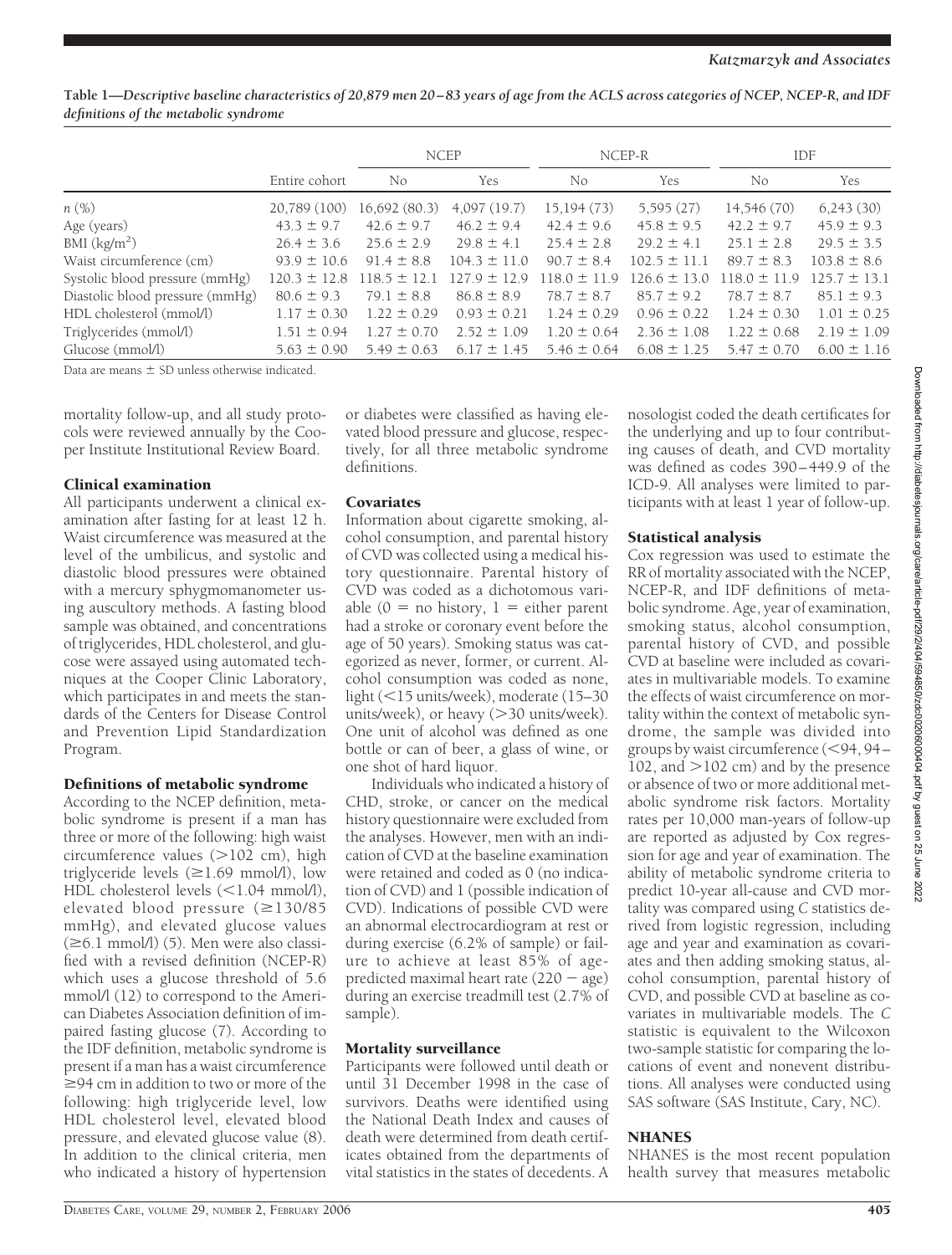

Figure 1—*Unadjusted Kaplan-Meier hazard curves for CVD mortality among 20,789 men 20 – 83 years of age from the ACLS.*

syndrome risk factors. NHANES uses a multistage, stratified, and weighted sampling design to select participants who are representative of the civilian noninstitutionalized U.S. population. Complete details of the survey design and strategy are available elsewhere (13). To estimate the impact of metabolic syndrome on the population, data from NHANES (1999– 2002) were used to calculate prevalences of metabolic syndrome.

The current analysis was limited to 1,957 men aged  $18+$  years who had fasted for at least 8 h. A detailed explanation of the NHANES protocols is found elsewhere (13). The populationattributable fractions (PAFs) ( $=$  [P(RR  $1$ ]/[1 + P(RR - 1)]) associated with the three definitions of metabolic syndrome were calculated from the RRs obtained from the ACLS cohort and the population prevalences (P) from NHANES.

**RESULTS** — Table 1 presents the characteristics of the ACLS sample. The proportions of men with metabolic syndrome in the ACLS cohort were 19.7, 27, and 30%, according to NCEP, NCEP-R, and IDF criteria, respectively. Over an average of 11.4 years of follow-up there were 632 deaths (213 from CVD). The unadjusted Kaplan-Meier curves according to the three metabolic syndrome definitions are presented in Fig. 1 for CVD mortality, and Table 2 presents the RR of mortality associated with metabolic syndrome. In the multivariable models, the RRs (95% CIs) of all-cause mortality were 1.36 (1.14–1.62), 1.31 (1.11–1.54), and 1.26 (1.07–1.49) for the NCEP, NCEP-R, and IDF definitions, respectively. The corresponding values for CVD mortality were 1.79 (1.35–2.37), 1.67 (1.27–2.19), and 1.67 (1.27–2.20), respectively. The prevalences of NCEP, NCEP-R, and IDF

definitions of metabolic syndrome in NHANES were 24.3, 32.4, and 38.6%, respectively. The corresponding PAF using the RRs from the ACLS and the prevalences from NHANES for the NCEP, NCEP-R, and IDF definitions are 8, 9.1, and 9.1%, respectively, for all-cause and 16.1, 17.8, and 20.5%, respectively, for CVD mortality.

The *C* statistic for predicting 10-year all-cause mortality was 0.755 for all three of the NCEP, NCEP-R, and IDF criteria, from logistic regression models including age and year of examination. The *C* statistics were 0.769, 0.768, and 0.768 for the NCEP, NCEP-R, and IDF criteria, respectively, from the multivariable models. The corresponding values for CVD mortality were 0.802, 0.795, and 0.799, respectively, from models including age and year of examination and 0.821, 0.817, and 0.817 from the multivariable models.

**Table 2—***Relative risks of all-cause and CVD mortality associated with the NCEP, NCEP-R, and IDF definitions of the metabolic syndrome in 20,789 men 20–83 years of age from the ACLS*

|             |        | No. deaths<br>(CVD) | Man-years of<br>follow-up | All-cause mortality |                   | CVD mortality       |                     |
|-------------|--------|---------------------|---------------------------|---------------------|-------------------|---------------------|---------------------|
|             | п      |                     |                           | RR (95% CI)*        | RR (95% CI)†      | RR (95% CI)*        | RR (95% CI)†        |
| <b>NCEP</b> |        |                     |                           |                     |                   |                     |                     |
| No          | 16,692 | 449 (134)           | 193,748                   | $1.00$ (ref.)       | $1.00$ (ref.)     | $1.00$ (ref.)       | $1.00$ (ref.)       |
| Yes         | 4,097  | 183 (79)            | 43,063                    | $1.46(1.23 - 1.74)$ | $1.36(1.14-1.62)$ | $2.03(1.54 - 2.69)$ | $1.79(1.35 - 2.37)$ |
| NCEP-R      |        |                     |                           |                     |                   |                     |                     |
| No          | 15,194 | 399 (118)           | 177,515                   | $1.00$ (ref.)       | $1.00$ (ref.)     | $1.00$ (ref.)       | $1.00$ (ref.)       |
| Yes         | 5,595  | 233(95)             | 59,296                    | $1.41(1.21-1.67)$   | $1.31(1.11-1.54)$ | $1.89(1.44 - 2.47)$ | $1.67(1.27-2.19)$   |
| IDF         |        |                     |                           |                     |                   |                     |                     |
| No          | 14,546 | 385 (112)           | 170,780                   | $1.00$ (ref.)       | $1.00$ (ref.)     | $1.00$ (ref.)       | $1.00$ (ref.)       |
| Yes         | 6,243  | 247 (101)           | 66,030                    | $1.36(1.16-1.60)$   | $1.26(1.07-1.49)$ | $1.86(1.42 - 2.44)$ | $1.67(1.27 - 2.20)$ |

\*Adjusted for age and year of examination. †Adjusted for age, year of examination, smoking, alcohol consumption, parental history of premature CVD, and possible CVD at baseline.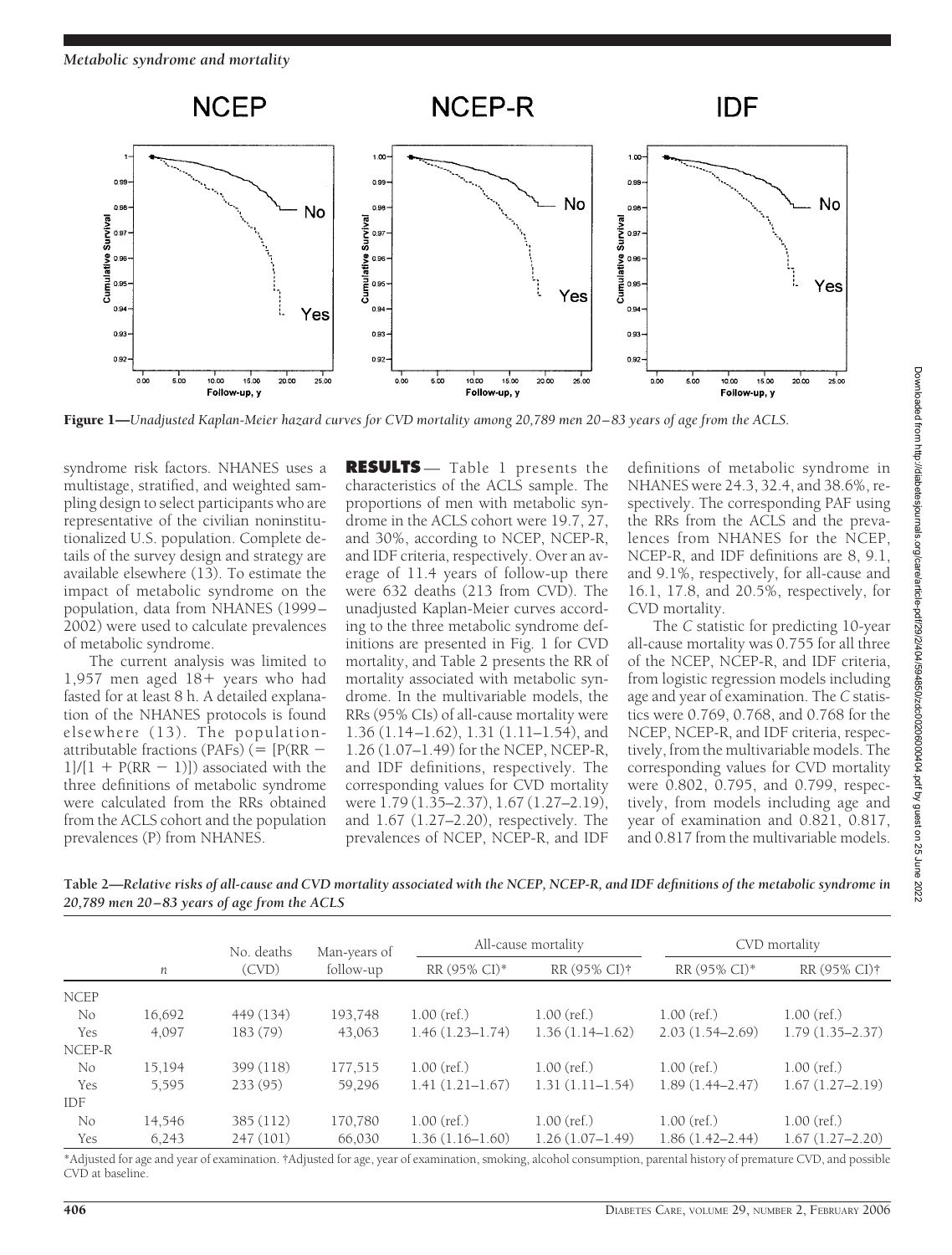

Figure 2—*All-cause (*A*) and CVD (*B*) death rates according to categories of waist circumference (WC) and the presence or absence of two or more other metabolic syndrome risk factors. Death rates are adjusted for age and year of examination. Sample size number is shown in the bars, with number of deaths indicated in parentheses.*

These results indicate that the predictive ability of the three metabolic syndrome criteria were quite similar.

All-cause and CVD death rates across waist circumference and risk factor categories are illustrated in Fig. 2, adjusted for age and year of examination. Approximately one-third of the men with a waist circumference  $\leq 94$  cm ( $n = 10,967$ ) had two or more other metabolic syndrome risk factors ( $n = 3,640$ ), whereas approximately one-fourth of the men with a waist circumference  $>102$  cm ( $n =$ 3,840) had less than two metabolic syndrome risk factors  $(n = 1,002)$ . All-cause and CVD death rates were higher in men with two or more additional risk factors, regardless of waist circumference level. There was a significant trend for higher all-cause ( $P = 0.01$ ) and CVD ( $P = 0.005$ ) mortality rates across waist circumference categories in men with two or more additional risk factors, but not for men with less than two risk factors. Men with a waist circumference <94 cm and two or more additional risk factors ( $RR = 1.29$ ) [95% CI 1.03–1.63]) and men with a waist circumference  $>$  102 cm and two or more risk factors (1.68 [1.33–1.2.13]) had an elevated RR of all-cause mortality by comparison to men with a waist circumference  $\leq$ 94 cm and less than two risk factors. For CVD mortality, the elevated RR of mortality was restricted to men with waist circumference between 94 and 102 cm (1.57 [1.03–2.39]) and -102 cm (2.31 [1.53–3.48]) with two or more additional risk factors. The trend

across waist circumference categories in the multivariable models was significant in men with two or more risk factors for CVD mortality  $(P = 0.01)$ , but not for all-cause mortality  $(P = 0.06)$ . The RR of CVD mortality in men with a waist circumference <94 cm and two or more risk factors was elevated but not statistically significant (1.38 [0.90–2.12]).

**CONCLUSIONS** — There is currently debate as to whether metabolic syndrome increases the risk of adverse health outcomes beyond the risk associated with the individual component risk factors (14–16). The existing diagnostic criteria for metabolic syndrome arose from deliberations of panels of experts rather than from the results of prospective epidemiological studies or an evidencebased process (16). Thus, studies are required to determine the effectiveness of metabolic syndrome at predicting health outcomes, albeit in a post hoc manner, to refine the clinical definitions and to either provide support for their use or discontinue their use. The results of this study demonstrate a higher risk of mortality associated with metabolic syndrome in white, non-Hispanic men and provide support for a role for waist circumference in the clinical criteria for metabolic syndrome. Although the prevalence of metabolic syndrome using the IDF criteria was about 50% higher than that with the original NCEP criteria, the predictive ability of the IDF and NCEP criteria were comparable. However, the requirement in the

IDF criteria that waist circumference be at least 94 cm warrants caution because approximately one-third of the men with a waist circumference <94 cm had multiple risk factors and a high risk of mortality.

A recent review and meta-analysis by Ford (17) indicated that the PAF associated with NCEP metabolic syndrome is about 6% for all-cause and 12% for CVD mortality. The PAF estimates from the present study range from 8 to 9.1% for all-cause and from 16.1 to 20.5% for CVD mortality for the three definitions of metabolic syndrome. A more recent analysis from the Hoorn Study compared several definitions of metabolic syndrome in the prediction of CVD and found that metabolic syndrome doubled the risk of incident CVD; however, there were minimal differences across metabolic syndrome definitions (18). These observations suggest that the public health burden associated with metabolic syndrome is substantial regardless of the metabolic syndrome criteria used.

It is not surprising that the prevalence of metabolic syndrome using the IDF criteria was  $\sim$  50% higher than that using NCEP criteria, given the lower glucose and waist circumference thresholds. However, despite the higher prevalence, the predictive ability (*C* statistic) of IDF and NCEP definitions for mortality were similar. The IDF metabolic syndrome criteria identified a larger subset of the population that is at increased risk of mortality. On the other hand, because the IDF definition of metabolic syndrome re-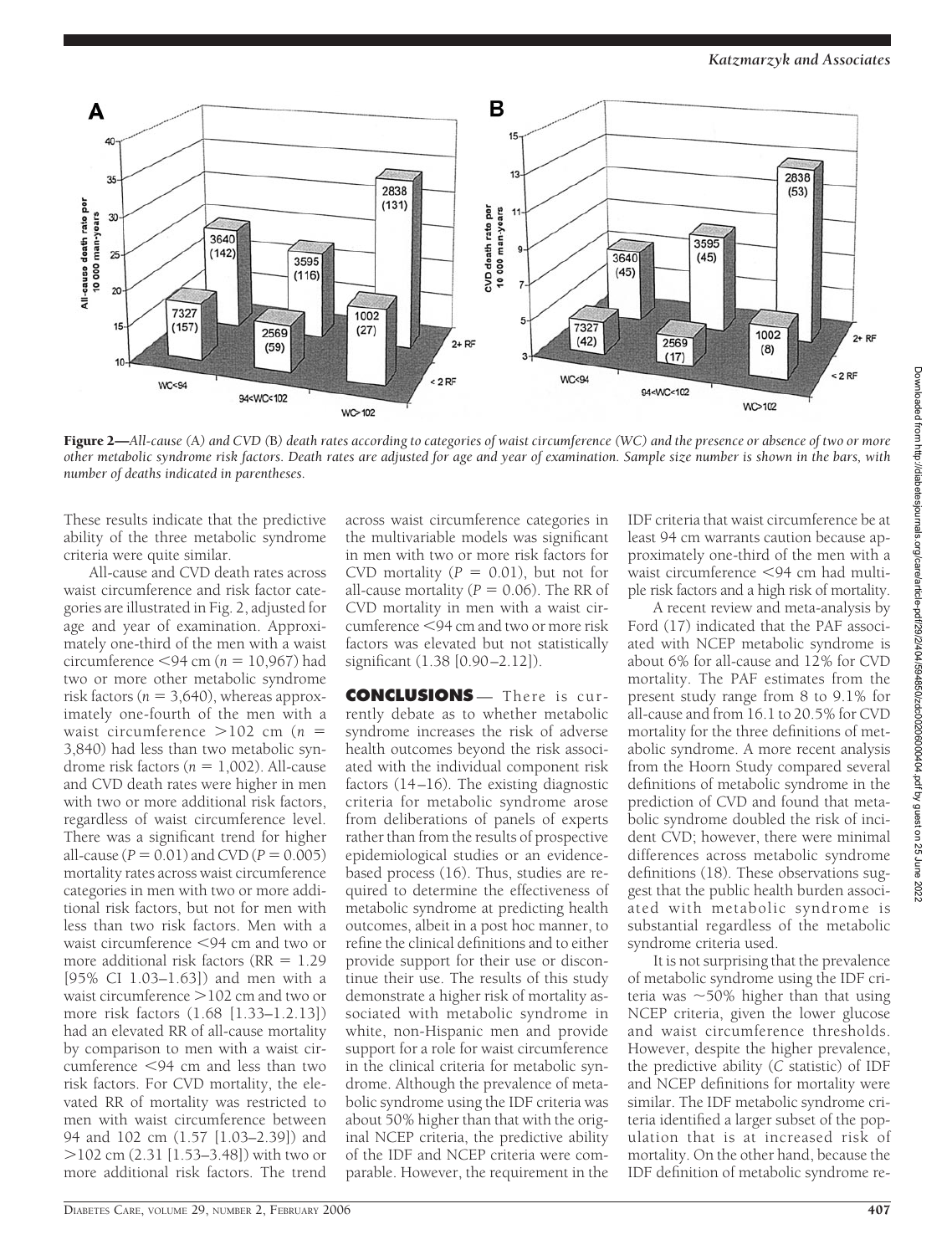#### *Metabolic syndrome and mortality*

quires a waist circumference  $\geq 94$  cm, it failed to identify a substantial number of subjects at high mortality risk. Indeed, 8% of the population had multiple risk factors despite having a waist circumference <94 cm. Together these observations suggest that lowering the glucose and waist circumference values within the metabolic syndrome context is beneficial for identifying men at risk; however, the optimal waist circumference threshold remains to be determined.

A novel aspect of this study was the analyses of waist circumference thresholds in the presence or absence of two or more other metabolic syndrome risk factors. The principal finding was twofold. First, the rate of CVD mortality increased across waist circumference categories in men with two or more other metabolic syndrome risk factors. Second, in the absence of multiple risk factors, risk did not increase across waist circumference categories. The results provide support for a valuable role for waist circumference in the clinical definition of metabolic syndrome; however, it is apparent that a high waist circumference value in the absence of additional risk factors may not indicate increased mortality risk. This is consistent with reports suggesting that the combination of high waist circumference value and high triglyceride level is a better predictor of CVD than either alone (19). These findings reinforce the recommendation that clinicians obtain all metabolic syndrome criteria to properly interpret the health risks associated with an elevated waist circumference.

The mechanisms whereby waist circumference is associated with risk in the presence of other risk factors are unclear. It is possible that waist circumference acts as a marker for risk factors not measured in this study (physical inactivity, insulin resistance, C-reactive protein, and others). Together these findings reinforce the notion that reductions in waist circumference should be a primary aim of strategies designed to reduce health risks associated with metabolic syndrome. Given that exercise is associated with substantial reductions in waist circumference (20–22), and that cardiorespiratory fitness significantly attenuates the mortality risk associated with metabolic syndrome (23), it is reasonable to suggest that physical activity be a cornerstone of strategies designed to treat metabolic syndrome.

There are several strengths and limitations of this study. A marked strength is the use of a large sample of men for whom

an extensive battery of measurements were obtained, which allowed the classification of metabolic syndrome under NCEP, NCEP-R, and IDF criteria. The predominantly white, middle-to-upper class sample of men limits the generalizability of the results; however, the homogenous nature of the sample ensures control over factors such as ethnicity and socioeconomic status. The use of NHANES to obtain national estimates of the prevalence of metabolic syndrome in men is also a strength of this study. However, further research is required to confirm these findings in women and in other ethnic and socioeconomic groups.

In summary, men with metabolic syndrome have a higher risk of all-cause and CVD mortality by comparison with men without metabolic syndrome. The results suggest that IDF metabolic syndrome criteria will identify a larger segment of the population at increased mortality risk than NCEP metabolic syndrome criteria. However, the IDF requirement that waist circumference be at least 94 cm warrants caution because a large segment of the population with multiple risk factors and at increased mortality risk have waist circumference values  $<$ 94 cm. The optimal waist circumference threshold value for predicting mortality within the context of the metabolic syndrome needs to be determined.

**Acknowledgments**— This research was supported by a grant from the National Institute on Aging (AG06945) and a New Emerging Team grant from the Canadian Institutes of Health Research and Heart and Stroke Foundation of Canada.

#### **References**

- 1. Lakka HM, Laaksonen DE, Lakka TA, Niskanen LK, Kumpusalo E, Tuomilehto J, Salonen JT: The metabolic syndrome and total and cardiovascular disease mortality in middle-aged men. *JAMA* 288:2709– 2716, 2002
- 2. Malik S, Wong ND, Franklin SS, Kamath TV, L'Italien GJ, Pio JR, Williams R: Impact of the metabolic syndrome on mortality from coronary heart disease, cardiovascular disease, and all-causes in United States adults. *Circulation* 110: 1245–1250, 2004
- 3. Hunt KJ, Resendez RG, Williams K, Haffner SM, Stern MP: National Cholesterol Education Program versus World Health Organization metabolic syndrome in relation to all-cause and cardiovascular mortality in the San Antonio Heart Study. *Circulation* 110:1251–1257, 2004
- 4. Alberti KGMM, Zimmet PZ: Definition, diagnosis and classification of diabetes mellitus and its complications. Part 1: diagnosis and classification of diabetes mellitus: provisional report of a WHO consultation. *Diabet Med* 15:539–553, 1998
- 5. The Expert Panel on Detection, Evaluation, and Treatment of High Blood Cholesterol in Adults: Executive summary of the third report of the National Cholesterol Education Program (NCEP) Expert Panel on Detection, Evaluation, and Treatment of High Blood Cholesterol in Adults (Adult Treatment Panel III). *JAMA* 285:2486–2497, 2001
- 6. Bloomgarden ZT: American Association of Clinical Endocrinologists (AACE) consensus conference on the insulin resistance syndrome: 25–26 August 2002, Washington, DC. *Diabetes Care* 26:933– 939, 2003
- 7. Grundy SM, Cleeman JI, Daniels SR, Donato KA, Eckel RH, Franklin BA, Gordon DJ, Kraus RM, Savage PJ, Smith SC, Spertus JA, Costa F: Diagnosis and management of the metabolic syndrome: an American Heart Association/National Heart, Lung, and Blood Institute scientific statement: executive summary. *Circulation* 112:e285–e290, 2005
- 8. The Expert Committee on the Diagnosis and Classification of Diabetes Mellitus: Follow-up report on the diagnosis of diabetes mellitus. *Diabetes Care* 26:3160– 3167, 2003
- 9. Alberti KGMM, Zimmet P, Shaw J, IDF Epidemiology Task Force Consensus Group: The metabolic syndrome—a new worldwide definition. *Lancet* 366:1059– 1062, 2005
- 10. Laaksonen DE, Lakka HM, Niskanen LK, Kaplan GA, Salonen JT, Lakka TA: Metabolic syndrome and development of diabetes mellitus: application and validation of recently suggested definitions of the metabolic syndrome in a prospective cohort study. *Am J Epidemiol* 156:1070– 1077, 2002
- 11. Ardern CI, Katzmarzyk PT, Janssen I, Ross R: Discrimination of health risk by combined body mass index and waist circumference. *Obes Res* 11:135–142, 2003
- 12. Ford ES, Giles WH, Mokdad AH: Increasing prevalence of the metabolic syndrome among U.S. adults. *Diabetes Care* 27: 2444–2449, 2004
- 13. Centers for Disease Control and Prevention, National Center for Health Statistics: *National Health and Nutrition Examination Survey Protocol*. Hyattsville, MD, U.S. Department of Health and Human Services, Centers for Disease Control and Prevention. Available from http://www.cdc.gov/ nchs/nhanes.htm. Accessed 28 June 2005
- 14. Gale EAM: The myth of the metabolic syndrome. *Diabetologia* 48:1679–1683, 2005